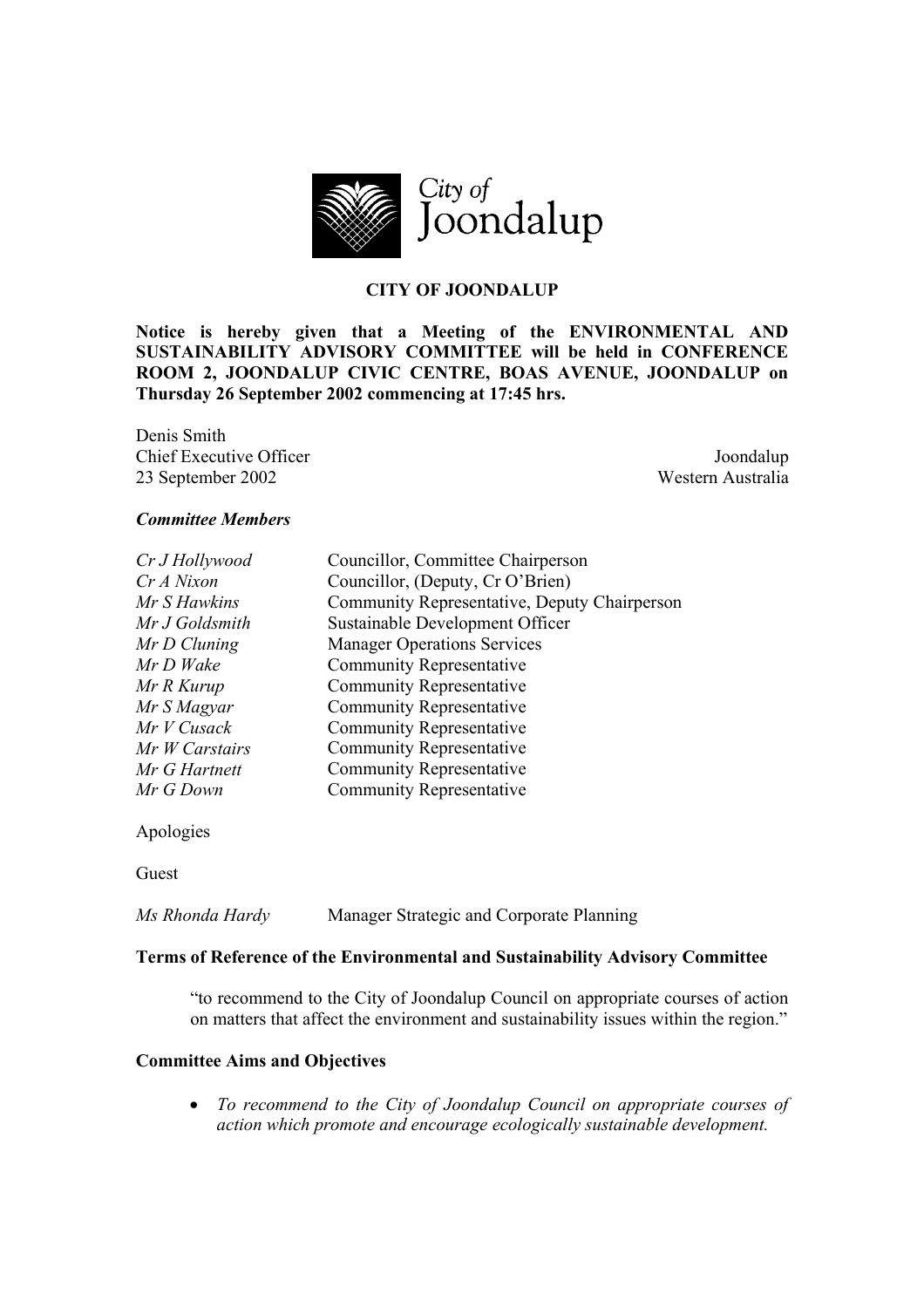- *Develop, implement and monitor a sustainability action plan for the City.*
- *To promote and encourage sustainable development based on the principles of Local Agenda 21 (integrated environmental, social and economic sustainability).*
- *To provide recommendations to the City of Joondalup Council in relation to sustainable development pilot projects, programs and activities which facilitate sustainable development within the City of Joondalup.*
- *To provide a co-ordinated communication link between Council and the City of Joondalup community, groups and organisations, in relation to sustainable development issues.*

Attachment 1 contains the 2002 Committee workplan.

# **AGENDA**

# **1. ATTENDANCES AND APOLOGIES**

#### **2. DECLARATIONS OF FINANCIAL INTEREST**

#### **3. CONFIRMATION OF MINUTES**

# **3.1 Minutes of the Environmental and Sustainability Advisory Committee held on 22 July 2002.**

Committee minutes are available on the City of Joondalup web site. The direct link is;

http://www.joondalup.wa.gov.au/BUcouncilsupport/agenmin/council\_minutes\_co mmittees.asp

#### **RECOMMENDATION**

**That the minutes of the Environmental and Sustainability Advisory Committee meeting held on 22 July 2002 be accepted as a true and accurate record.** 

# **4. BUSINESS OUTSTANDING FROM PREVIOUS MEETINGS (Cr J Hollywood)**

Committee members to update the committee regarding action items and outstanding business arising from the 22 July 2002 Committee meeting.

Committee members are to report to the committee regarding all committee workplan action items which are scheduled for completion by September 2002.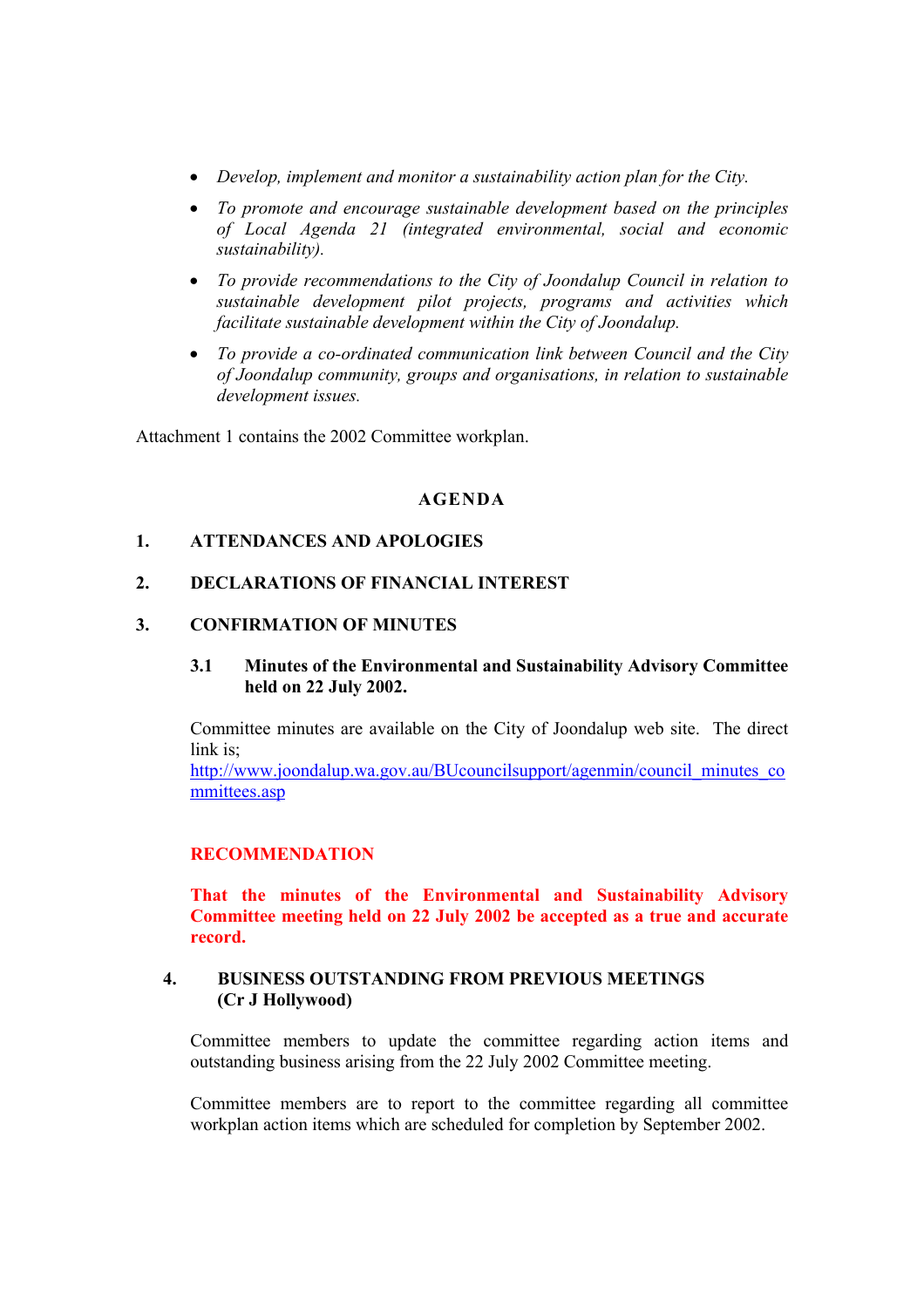Refer to the committee work plan, attachment 1

# **5. BUSINESS ITEMS**

# **5.1 State Government Sustainability Consultation Draft is Launched (Mr John Goldsmith).**

Hon Dr Geoff Gallop MLA, Premier of Western Australia, released *Focus on the Future: The Western Australian State Sustainability Strategy: Consultation draft*  on Friday 13 September for a four month public consultation period.

The full PDF version *of Focus on the future: The Western Australian State Sustainability Strategy: consultation draft* is available at http://www.sustainability.dpc.wa.gov.au/docs/Draft\_Strategy.htm

The sustainability strategy is a substantial document (over 230 pages) and consists of the following sections;

Foreword, Overview, Acknowledgements, Contents and Summary

- 1. Introduction
- 2. The conceptual basis: developing a framework for sustainability
- 3. Sustainability and governance
- 4. Contributing to global sustainability
- 5. Sustainable use of natural resources
- 6. Sustainability and settlements
- 7. Sustainability and community
- 8. Sustainability and business
- 9. Implementation
- Appendixes

List of proposed actions

Sustainability Framework Poster

A CD-ROM accompanies the printed version of the draft Strategy. The CD-ROM contains a PDF version of the draft Strategy and background material also available on this website such as written submissions and background papers. The City of Joondalup submission features in the written submission section. Please contact the **Sustainability Policy Unit** if you would like a copy of the CD-ROM.

Written submissions are invited on the draft Strategy until 10 January 2003.

(Source, adapted from the Department of Premier and Cabinet web site at http://www.sustainability.dpc.wa.gov.au/index.htm).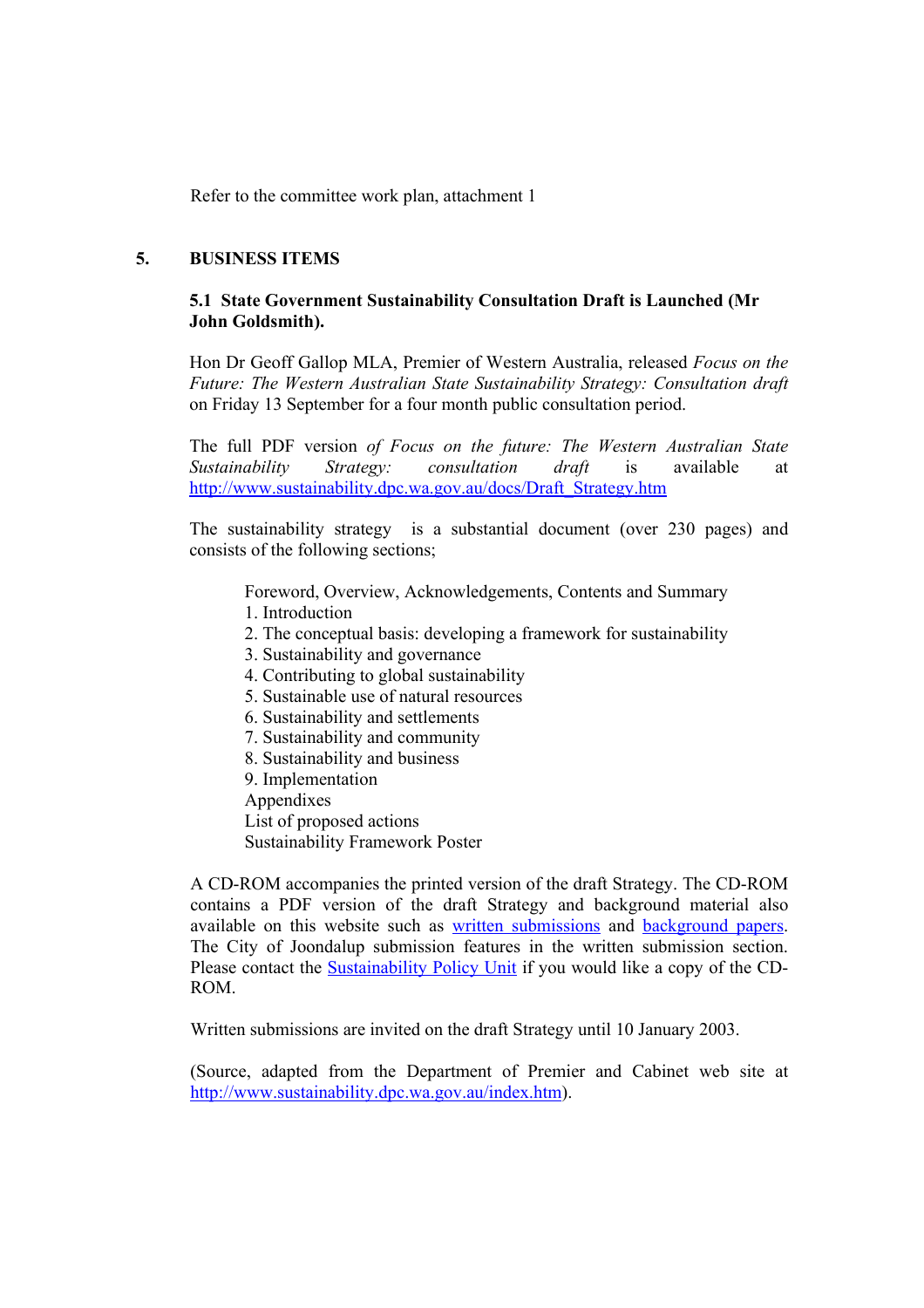It is recommended that the State Government's draft consultation document be reviewed in conjunction with the City of Joondalup draft Sustainability Plan, which the committee and the Sustainable Futures Working Group have contributed towards.

#### **RECOMMENDATION**

**That the Environmental and Sustainability Advisory Committee;** 

- **1. NOTES the document "Focus on the Future: The Western Australian State Sustainability Strategy: Consultation draft", available at http://www.sustainability.dpc.wa.gov.au/docs/Draft\_Strategy.htm**
- **2. RECOMMENDS that Council prepares a submission on the consultation draft, for submission to the Department of Premier and Cabinet by the closure of the public consultation period (10 January 2003).**
- **3. REVIEWS the consultation draft in relation to the draft City of Joondalup draft sustainability plan, and provides preliminary comment at a joint workshop to be arranged for mid October 2002, with the Sustainable Futures Working Group.**

# **5.2 Workplan item 2.5, Coordination of Cities for Climate Protection Milestone 3- Development of Greenhouse Gas Emission Reduction Action Plan (Mr Geoff Down)**

The Committee work plan action item 2.5 allocates Mr S Magyar, Cr M O'Brien, Mr V Cusack, Mr D Wake, Mr G Down to assist in the coordination of Cities for Climate Protection Milestone 3- Development of Greenhouse Gas Emission Reduction Action Plan.

The Cities for Climate Protection web site provides extensive information regarding the development of greenhouse gas action plans. The site is accessed via the living.joondalup.wa.gov.au. The direct link is;

http://living.joondalup.wa.gov.au/BUOrgnStrategic/sustainability/living\_ser vices\_sustainability\_ccp.asp

The 2002-2003 budget allocation for the CCP programme is \$20,000

It is proposed that a project officer be appointed to develop the corporate action plan.

The following report is submitted by Mr Geoff Down.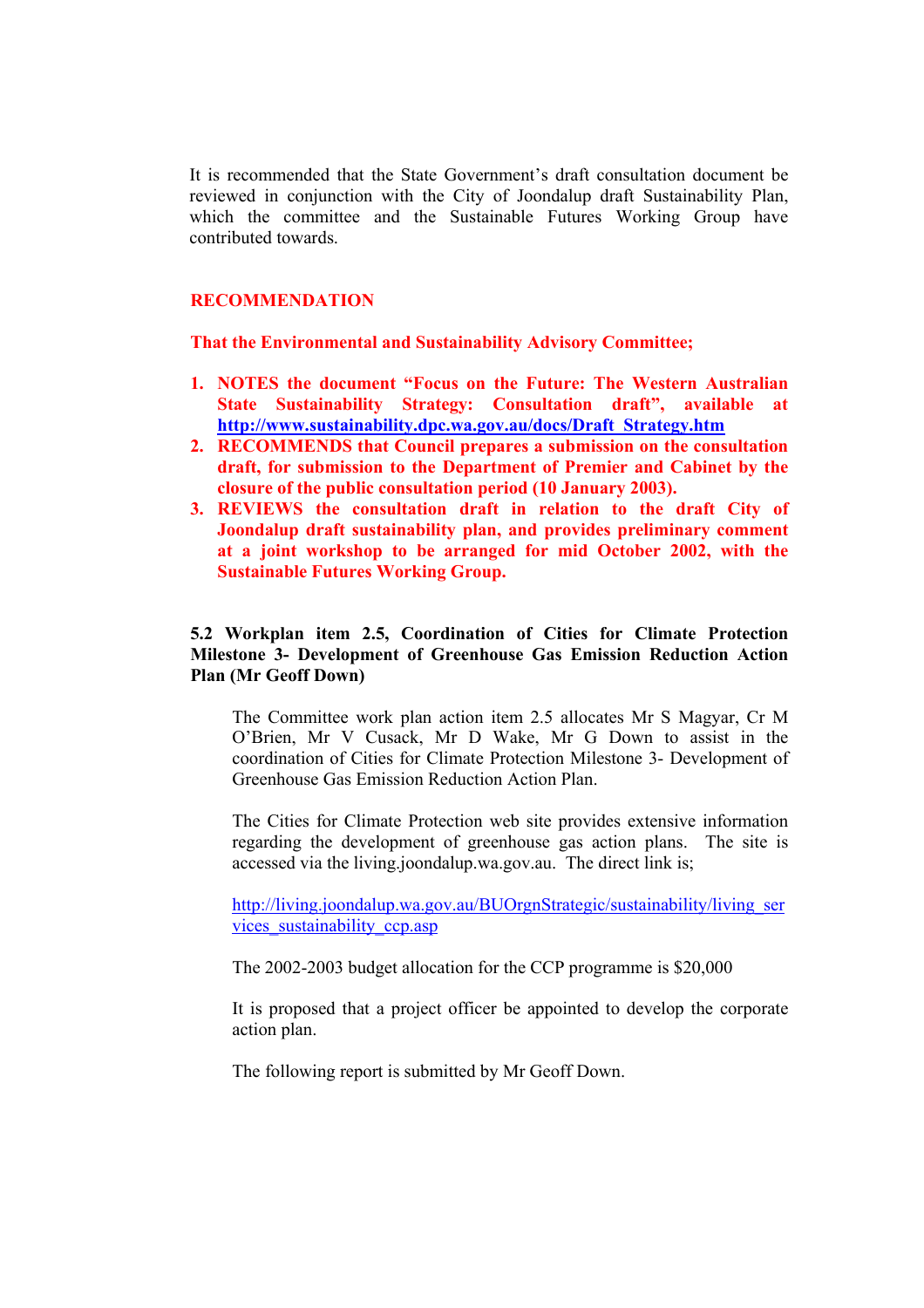# **Cities for Climate Protection**

# **Milestone 3: Developing a Local Action Plan**

The local action plan documents the projects that the Council will implement to achieve its reduction target. The plans can vary in format, ranging from strategic documents to detailed work plans. The Milestone criteria encourage councils to develop locally meaningful plans.

The City of Joondalup has already embarked on the Cities for Climate Protection (CCP) initiative and has successfully completed Milestones 1 and 2. This has provided an insight into local greenhouse gas emissions and the setting of a reduction target of 20% by 2010.

From a study of other councils, which have achieved Milestone 3, it is clear that there are many opportunities in the council's day-to-day activities for reductions in their greenhouse gas emissions. These reductions can be extended to encompass the whole community by the Council's management strategies and energy efficiency practices.

# **Reduction Opportunities**

Areas for the council to consider include:

- Buildings:
	- Regular energy audits of existing buildings
	- Energy star office equipment (City of Adelaide)
	- Low wattage lighting
	- Solar water heating (Leichhart, NSW)
	- Adjusting thermostats on HVAC
	- Staff awareness programmes (Leichhart)
	- Purchase of green power from utility (Serpentine- Jarrahdale)
	- Photovoltaic panels (City of Melbourne)
- Transport:
	- Encourage use of public transport (West Torrens)
	- Travel passes for staff
	- Use of dual fuel vehicles (Gosnells)
	- Non car days for staff
	- Bike fleet for staff
- Waste:
	- Waste audits (Leichhart)
	- Encourage recycling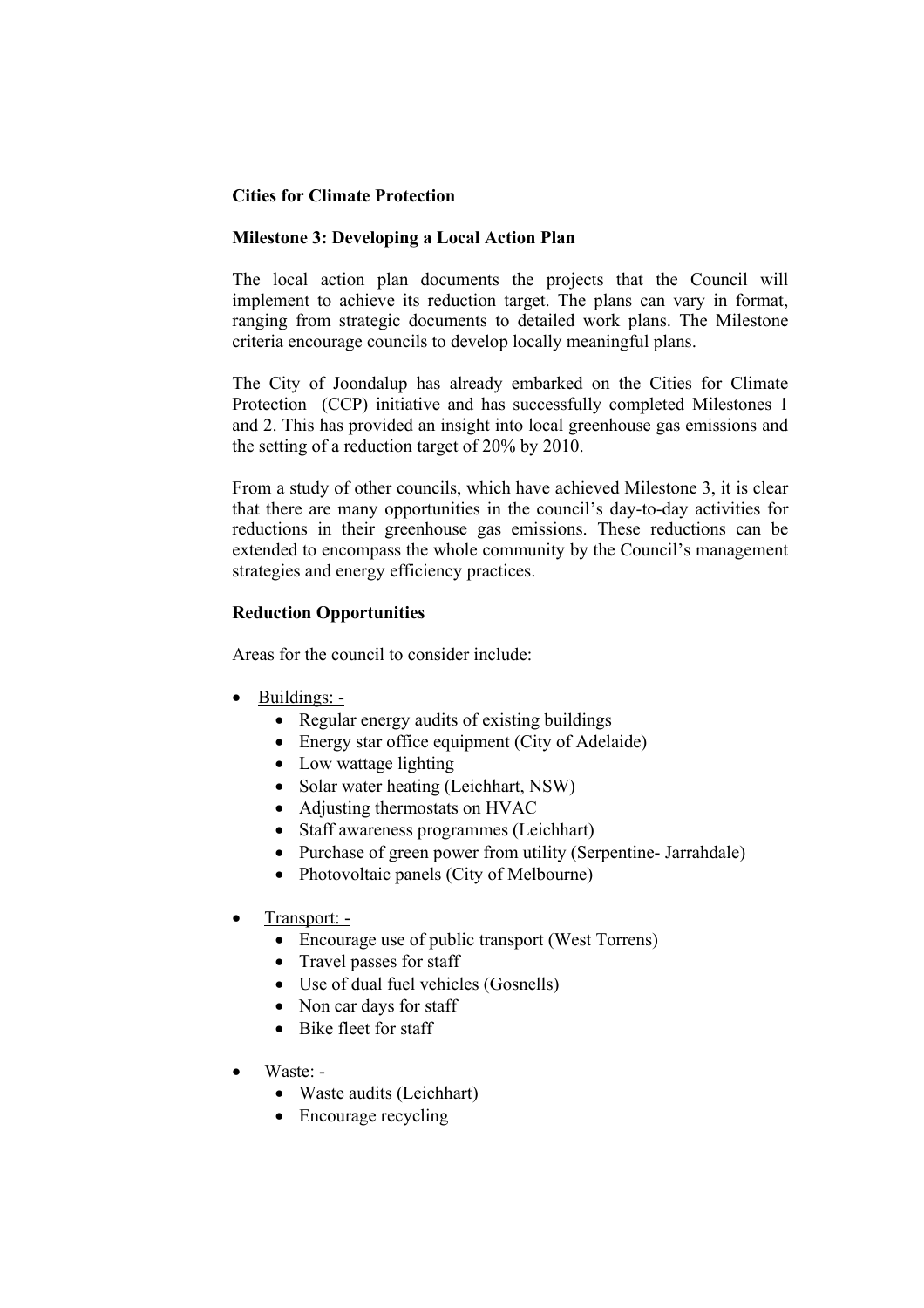- Office paper use (West Torrens)
- Encourage composting (Port Phillip, Vic)
- Street Lighting: -
	- Solar lighting in parks
	- Energy efficient lamps (Port Phillip)
	- Timing
	- LED technology for traffic lights
- **Water** 
	- Low flow water valves
	- Reduce reticulation use (Playford, SA)
	- Leaking taps
- **Community** 
	- Education
	- Household energy audits
	- Solar passive house design incentives (Hobart)
	- Partnerships with business organizations
	- Seek funding for efficiency initiatives (Armidale, NSW)

Many of the above areas for consideration in an action plan are already undertaken by the Council and allow the issues of sustainability and the environment to be included. The Action Plan has the potential to involve all members of the Council and Community in reducing Greenhouse gas emissions.

Council has allocated a budget of \$20,000 in the 2002/2003 financial year to the Cities for Climate Protection Milestone 3 phase. Completion of Milestone 3 will make the City eligible to apply for Federal government funding relating to the implementation of the Greenhouse action plan. Plan.

# **Future Milestones**

Careful consideration of the Action Plan will give a firm base from which Milestone 4 and 5 can be launched. Essentially, councils at Milestone 4 can demonstrate the reductions they are achieving through their greenhouse projects. It is important to consider which activities can be targeted at the early stage to give the maximum reduction within the present council operations.

The Action Plan should include the following points:

- Suitable indicators to monitor
- Who is responsible to implement and monitor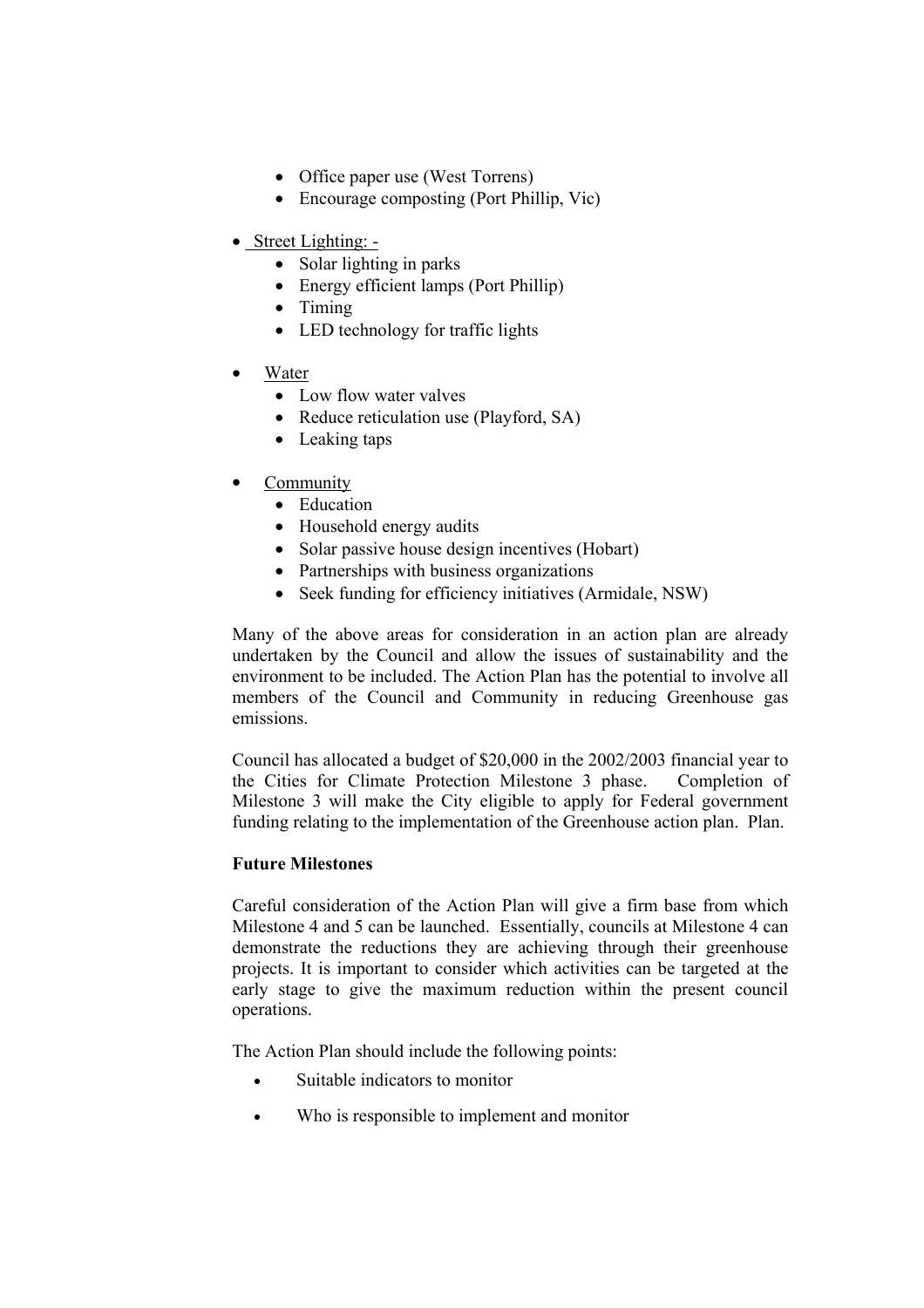- Cost and potential savings of individual actions
- The management of the information gained from monitoring
- Implementation of any action that might be required as a result of the monitoring

## **Beyond Milestone 5**

The success of CCP in Australia has seen it become the fastest growing programme worldwide with a large uptake by councils. It has a large number of councils about to reach the strategic local action plan and implementation stages of the campaign. Interestingly, it is now being discussed as to the way forward beyond Milestone 5, perhaps to include a wider agenda, regional approaches, and corporate partnerships. The City of Joondalup is currently entering an exciting phase of the programme and should be confident in its ability to meet the future challenges.

At Council's meeting held on 13 August 2002, Council resolved the following (refer to Council report CJ191 08/02);

• **That Council requests the Environmental and Sustainability Advisory Committee to investigate opportunities for Council to work in conjunction with Edith Cowan University in relation to the Cities for Climate Protection initiatives.** 

# **RECOMMENDATION**

**That the Environmental and Sustainability Advisory Committee;** 

- **1. NOTES the above report.**
- **2. SUPPORTS the appointment of a project officer to facilitate development of the Milestone 3 action plan.**
- **3. INVESTIGATES opportunities for Council to work in conjunction with Edith Cowan University in relation to the Cities for Climate Protection initiatives.**

#### **5.3 Sustainability Self Evaluation Guide (Mr John Goldsmith)**

Attachment 2 provides a draft self evaluation guide entitled "How Sustainable is Your Project?" The self evaluation guide has been developed by the Strategic and Corporate Planning Business Unit (John Goldsmith). The self evaluation guide is intended to enable a preliminary assessment of the sustainability of a project or proposal. The self evaluation guide